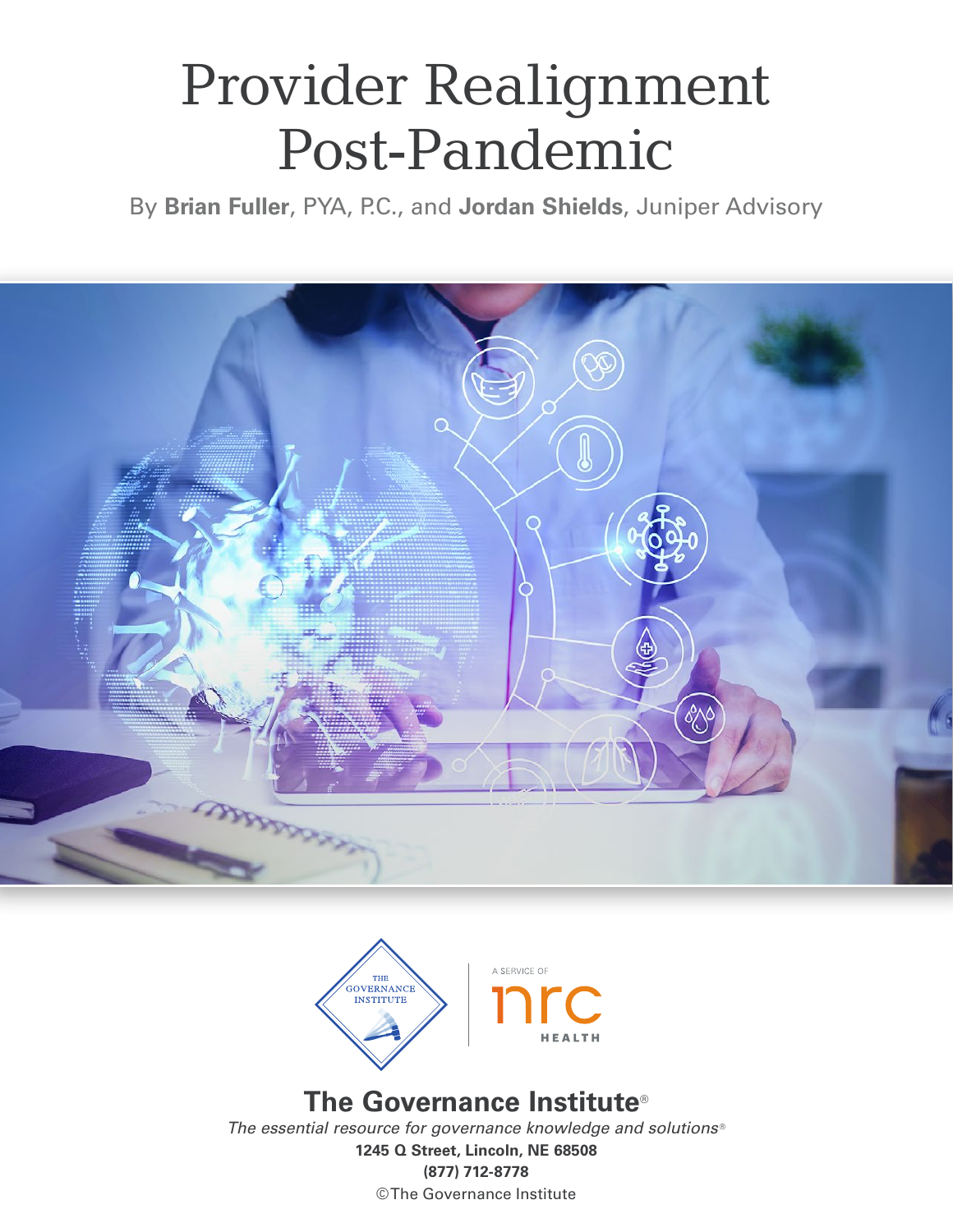# Provider Realignment Post-Pandemic

#### By **Brian Fuller**, PYA, P.C., and **Jordan Shields**, Juniper Advisory

COVID-19 delivered a shock to the U.S. healthcare system that will change it forever. The array of disruptions has been staggering, including:

- Non-essential procedure suspensions
- Global medical supply chain disruptions
- Local, regional, and national equipment shortages
- Market-specific patient volume surges
- An overnight switch to telehealth care delivery

As a result, the U.S. healthcare economy ground to a halt. As we approach a restart, it is important to understand how the effects of the shock—shocks, actually—will impact what was already a changing healthcare industry structure and potential implications for merger and acquisition activity in the provider sector.

#### **Key Board Takeaways**

COVID-19 will accelerate U.S. healthcare's transformation toward a future characterized by the blurring of traditional lines between care delivery and financing. Integrated, scaled, regional, and national organizations that compete aggressively on quality and cost will lead. Increased merger and acquisition activity will be a hallmark of the transition. To help their organizations navigate these changes, board members should:

- Conduct a forthright evaluation of their organization's go-forward strategic and financial position.
- Revisit growth plans to determine their continued validity.
- Scenario plan to identify key assumptions or market events that could materially impair organizational performance.
- Chart a course forward that reflects the realities of operating in a post-COVID-19 world, including partnership models of all stripes.

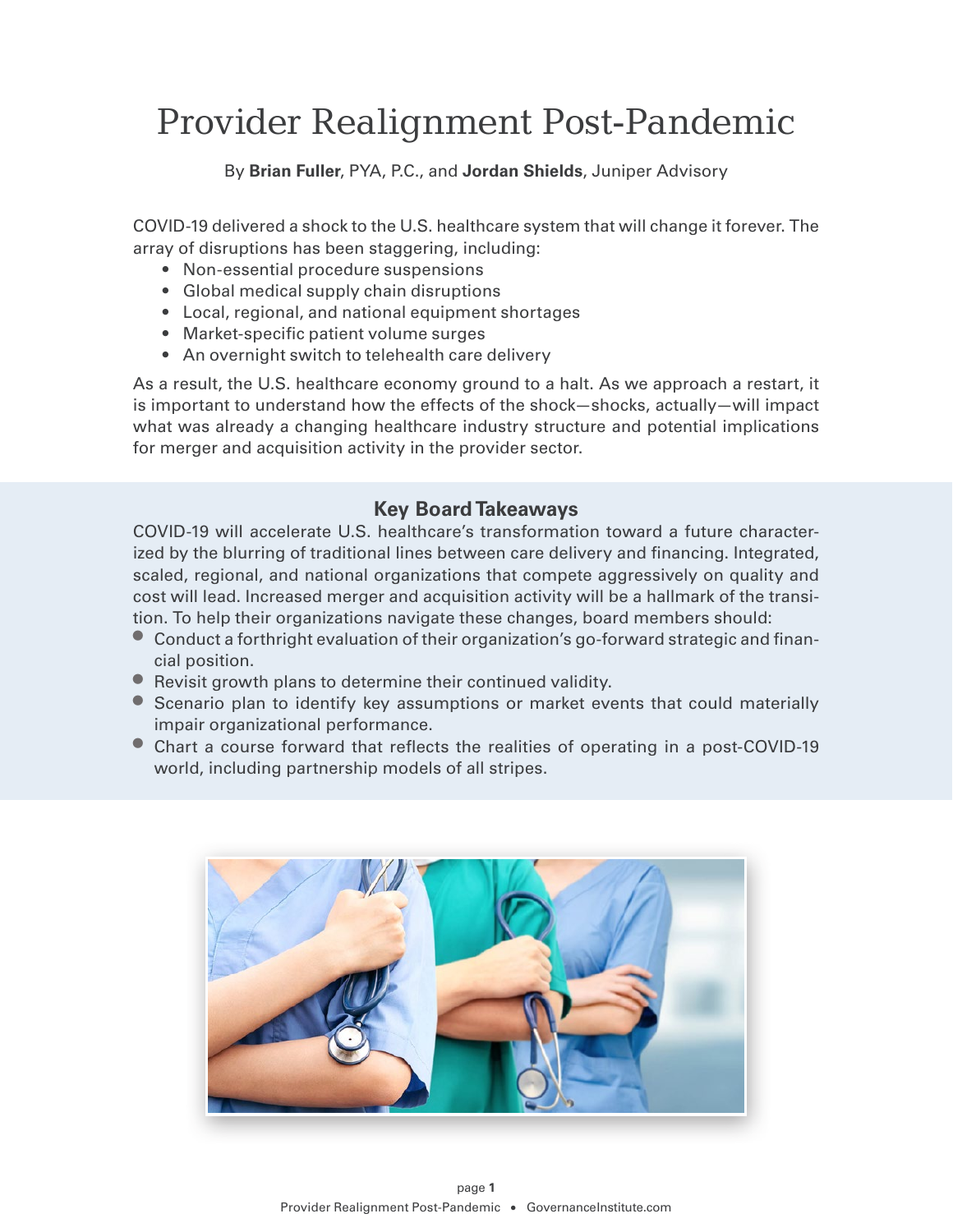# **Examining Shocks: Why COVID-19 Is So Disruptive to the Healthcare Industry**

Shocks are not new to modern economies. Most often driven by unforeseen, overlapping macroeconomic factors, they can reverberate globally, impacting multiple industries for varying durations. Conversely, they can be regional/national, and impact single industry sectors.

As shown in **Exhibit 1**, the COVID-19 pandemic triggered four economic shocks (supply, demand, financial, and policy) and evolved over an abbreviated timeline, which intensified its impact (see **Exhibit 2**). The timeline indicates the predicted peak in cases and overlays the shocks and various events. At this point, the prospect of a quick recovery remains uncertain.

| <b>Type of</b><br><b>Shock</b> | <b>Defining Characteristics</b>                                                   | <b>Historic</b><br><b>Example</b>                       | <b>COVID-19 Example</b>                                                                                        |
|--------------------------------|-----------------------------------------------------------------------------------|---------------------------------------------------------|----------------------------------------------------------------------------------------------------------------|
| Supply                         | • Inputs become scarce,<br>expensive<br>• Supply chain disruption                 | • OPEC oil<br>embargo                                   | • PPE price spikes, scarcity<br>• Hot spot clinical staff<br>shortages                                         |
| Demand                         | • Sudden drop in consumer or<br>business spending                                 | $\bullet$ Great<br>Depression                           | • Elective procedures<br>suspension<br>• Fewer patients seeking care                                           |
| Financial                      | • Lack of liquidity; frozen<br>credit markets<br>• Falling financial asset values | $• 2008 - 2009$<br>Global<br><b>Financial</b><br>Crisis | • 50-70 percent revenue<br>drops; resultant provider<br>balance sheet impairment,<br>capital access challenges |
| Policy                         | • Unforeseen government<br>policy shifts<br>• Often tied to central banks         | $\bullet$ 1997 Asian<br>Currency<br>Crisis              | • Shelter-in-place<br>• The CARES Act (and others)                                                             |

**Exhibit 1: Four Economic Shocks from COVID-19**

#### **Exhibit 2: COVID-19 Timeline**

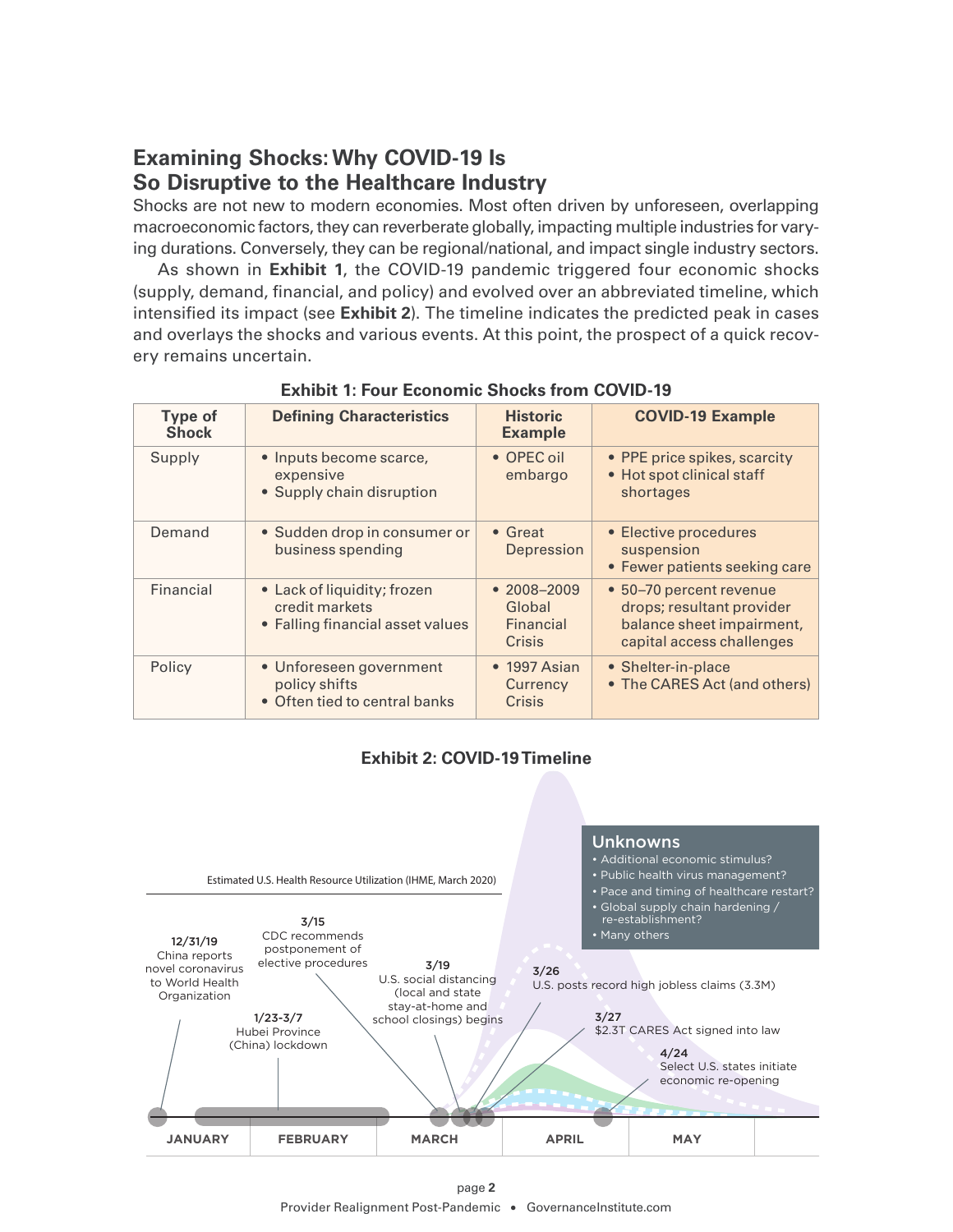### **Post-Pandemic Provider Realignment**

The crisis exposed the high "cost of fragmentation" within the healthcare industry and, we believe, will serve as the seminal event that ushers in an era of greater provider integration and concentration. We anticipate three phases in the industry's path forward:

- A **turbulent restart** through the remainder of 2020, marked by initially sluggish M&A activity as at-risk providers seeking shelter are courted by cautious buyers assessing their positions and plotting strategies.
- In the ensuing two years, a **shake-out** will follow, characterized by some of the surviving providers and hospitals, risk tolerances battered, seeking safety and security; strong regional systems, insurers, and private equity-backed disruptors will seize the opportunity and be hyper-active in pursuing scale.
- In a final phase, **rise of the titans**, national mega-systems, possessing regional market essentiality, may emerge, dwarfing today's largest systems. These behemoths would compete directly with scaled, non-traditional, ambulatory-centric networks (e.g., integrated insurance companies) in a marketplace that no longer adheres to traditional delivery vs. financing distinctions. These organizations will vie to deliver on the promise of population health and achieve growth and stability through quality and efficiency.

#### **Hospitals**

Hospitals had already experienced a decade of disruptive change pre-pandemic. Postpandemic circumstances will act as a catalyst to advance the most stubborn of the changes yet to be widely adopted and will drastically accelerate the pace of many others.

| <b>Turbulent Restart</b><br>$6 - 9$ months | • "Have vs. have not" phenomenon is exacerbated<br>• The financially distressed seek lifelines<br>• Well-capitalized regional systems pursue opportunistic growth<br>• Turnaround-focused, private, for-profit operators enter<br>aggressively<br>• Publicly traded health systems pursue only the most attractive<br>scale opportunities |
|--------------------------------------------|-------------------------------------------------------------------------------------------------------------------------------------------------------------------------------------------------------------------------------------------------------------------------------------------------------------------------------------------|
| <b>Industry Shake-Out</b><br>$1 - 2$ years | • Some, perhaps many, distressed sellers (especially rural), unable<br>to find geographically proximate buyers, close<br>• Strong sellers seek partners with high quality and operational<br>depth<br>• Regional systems aggressively seek scale consolidation<br>opportunities                                                           |
| <b>Rise of the Titans</b><br>3+ years      | • Declining governmental and commercial reimbursement<br>• Large systems leverage scale for clinical and operational<br>advantage and aggressively move to assume insurance risk<br>• A select few integrated national mega-systems (~\$75B+ in net<br>revenue) emerge                                                                    |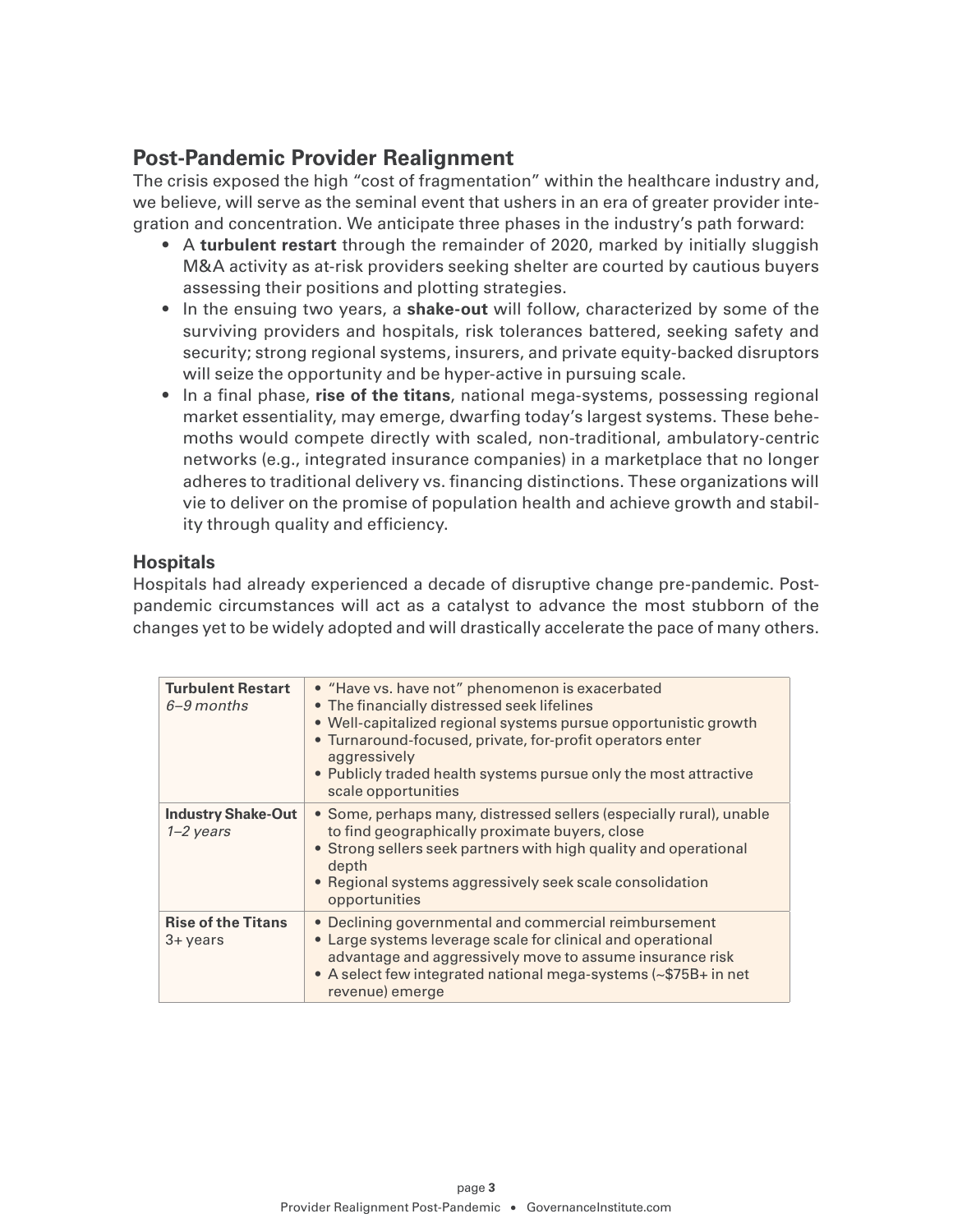#### **Physicians**

COVID-19 underscored the inherent risk of small independent and group practice amid economic crises. With high fixed overhead and limited, if any, reserves or credit, some groups failed only days after elective procedures were suspended and well-care visits dried up.

| <b>Turbulent Restart</b><br>$6 - 9$ months        | • Practices reopen; pace of activity ramp-up highly variable<br>• Hospitals and insurance companies that weathered the crisis with<br>capital develop opportunistic physician growth strategies<br>• Private equity active, but at lower multiples; some opportunities<br>lost to strategic buyers                                                                                                                               |
|---------------------------------------------------|----------------------------------------------------------------------------------------------------------------------------------------------------------------------------------------------------------------------------------------------------------------------------------------------------------------------------------------------------------------------------------------------------------------------------------|
| <b>Industry Shake-Out</b><br>$1 - 2$ years        | • Pre-crisis "physician land rush" escalates, beyond previous levels<br>• Fierce competition for physician services across health systems,<br>insurers, and private equity investors; primary care and procedural<br>subspecialists represent hottest commodities                                                                                                                                                                |
| <b>Rise of the Titans</b><br>$3 + \mathrm{years}$ | • Over three-quarters of physicians employed by large group<br>practices, management companies, insurance companies, or<br>hospitals<br>• Private equity investments shift from practice consolidation<br>towards innovation to support operational and clinical efficiencies<br>• Integrated physician enterprises lead health systems toward<br>displacing acute care's traditional position at center of delivery<br>industry |

#### **Non-Acute Providers (Senior Living, Home Health, Behavioral, Other)**

Each non-acute sector has faced unique COVID-19 challenges, but their paths out of the pandemic will share similarities shaped by industry forces. Market consolidators will hedge against the cost of fragmentation by building comprehensive well care, sick care, and recovery care networks, while private equity continues to consolidate holdings to eventually exit or, in rare and high-growth situations, take public.

| <b>Turbulent Restart</b><br>$6 - 9$ months      | • Post-acute sector hit hard given fewer hospital discharges<br>• Relatively quiet rebuilding period as businesses stabilize<br>• Some activity with select investor-backed and healthy system<br>buyers                                                                                          |
|-------------------------------------------------|---------------------------------------------------------------------------------------------------------------------------------------------------------------------------------------------------------------------------------------------------------------------------------------------------|
| <b>Industry Shake-Out</b><br>$1 - 2$ years      | • Increasing divide of "have" and "have not" segments within<br>sectors<br>• Sellers will look first for buyers within their sub-industry, then to<br>integrated systems and large insurers; troubled entities will close<br>• Ongoing shift from facility-based providers to lower-cost settings |
| <b>Rise of the Titans</b><br>$3 + \text{years}$ | • Increasingly, integrated mega-systems and insurers will add<br>non-acute business lines and compete within these sectors<br>• Select private equity-driven sector roll-ups will achieve scale and<br>be taken public                                                                            |